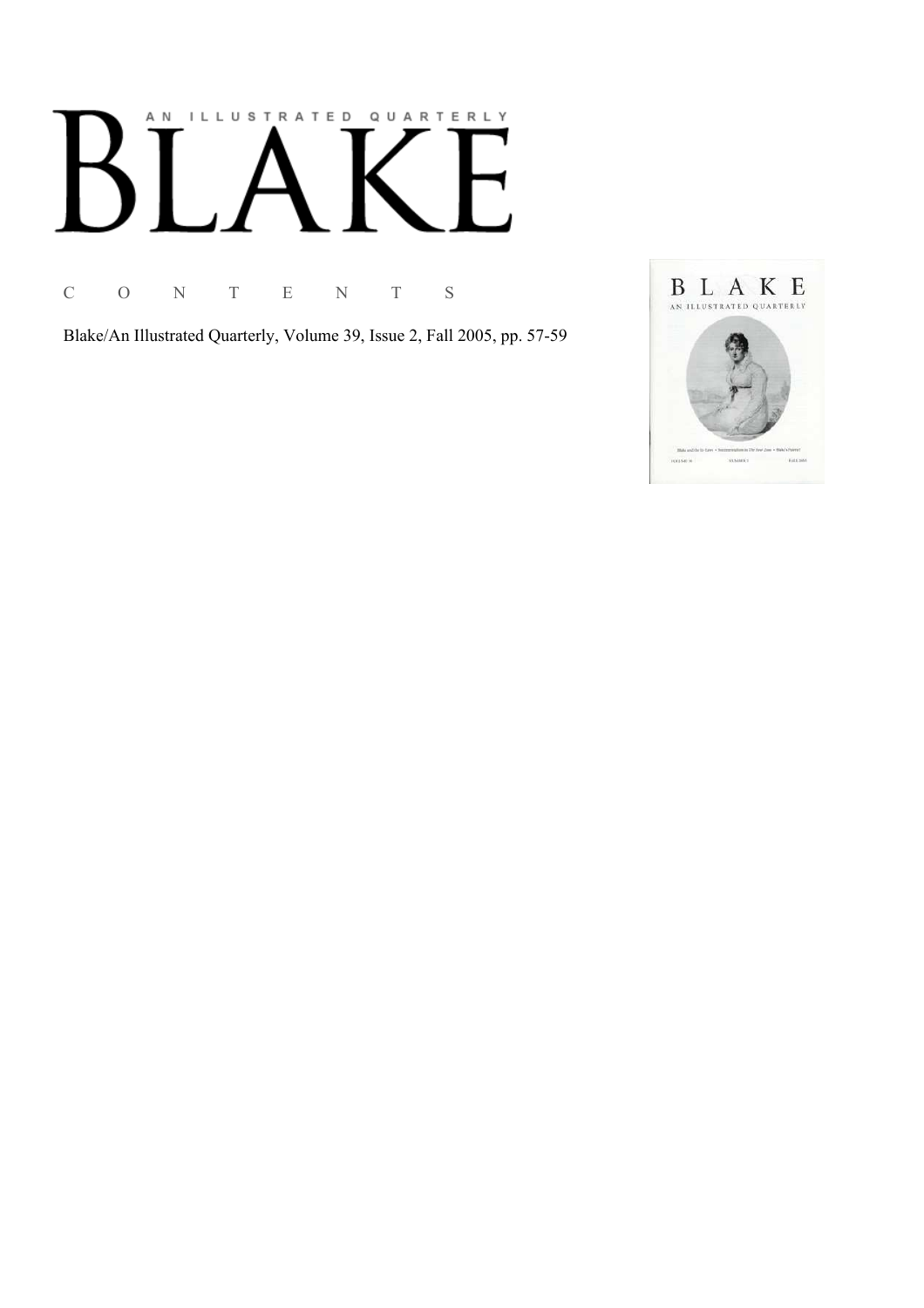## $\bf K$ E  $\Gamma$

## AN ILLUSTRATED QUARTERLY

*\** 

>

s *f-*



VOLUME 39 NUMBER 2 FALL 2005

*m*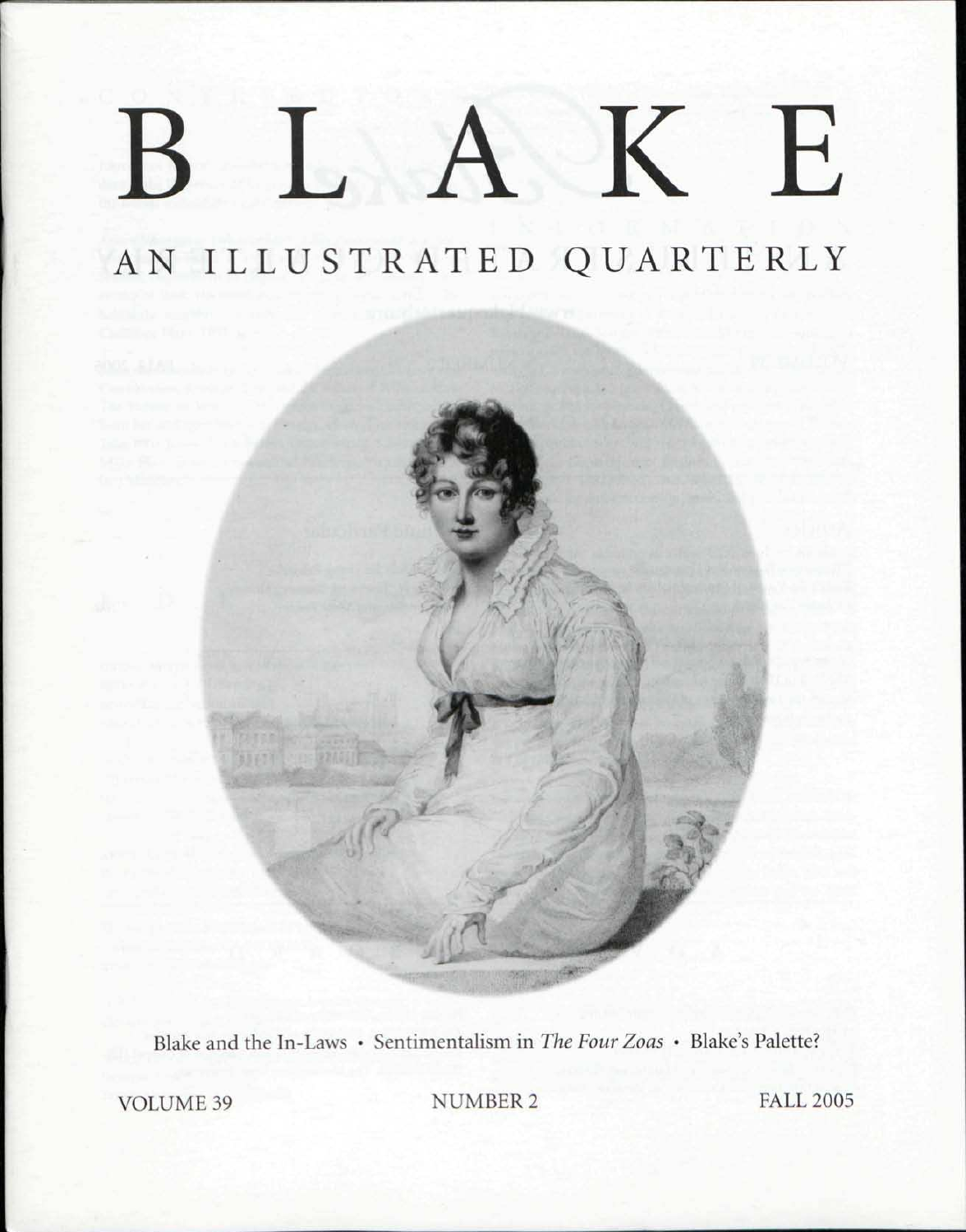

## AN ILLUSTRATED QUARTERLY

www.blakequarterly.org

VOLUME 39 NUMBER 2

FALL 2005

#### CONTENT S

#### Articles

"Tenderness & Love Not Uninspird": Blake's Re-Vision of Sentimentalism in *The Four Zoas By Justin Van Kleeck 60* 

"/ *also beg Mr Makes acceptance of my wearing apparel":*  The Will of Henry Banes, Landlord of 3 Fountain Court, Strand, the Last Residence of William and Catherine Blake *By Angus Whitehead 78* 

#### Minute Particular

Blake's Only Surviving Palette? By Joyce H. Townsend, Bronwyn Ormsby, *lulia Jonsson, and Mark Evans 100* 

### ADVISOR Y BOAR D

G. E. Bentley, Jr., University of Toronto, retired Martin Butlin, London Detlef W. Dorrbecker, University of Trier Robert N. Essick, University of California, Riverside Angela Fsterhammer, University of Western Ontario Nelson Hilton, University of Georgia Anne K. Mellor, University of California, Los Angeles Joseph Viscomi, University of North Carolina at Chapel Hill David Worrall, The Nottingham Trent University